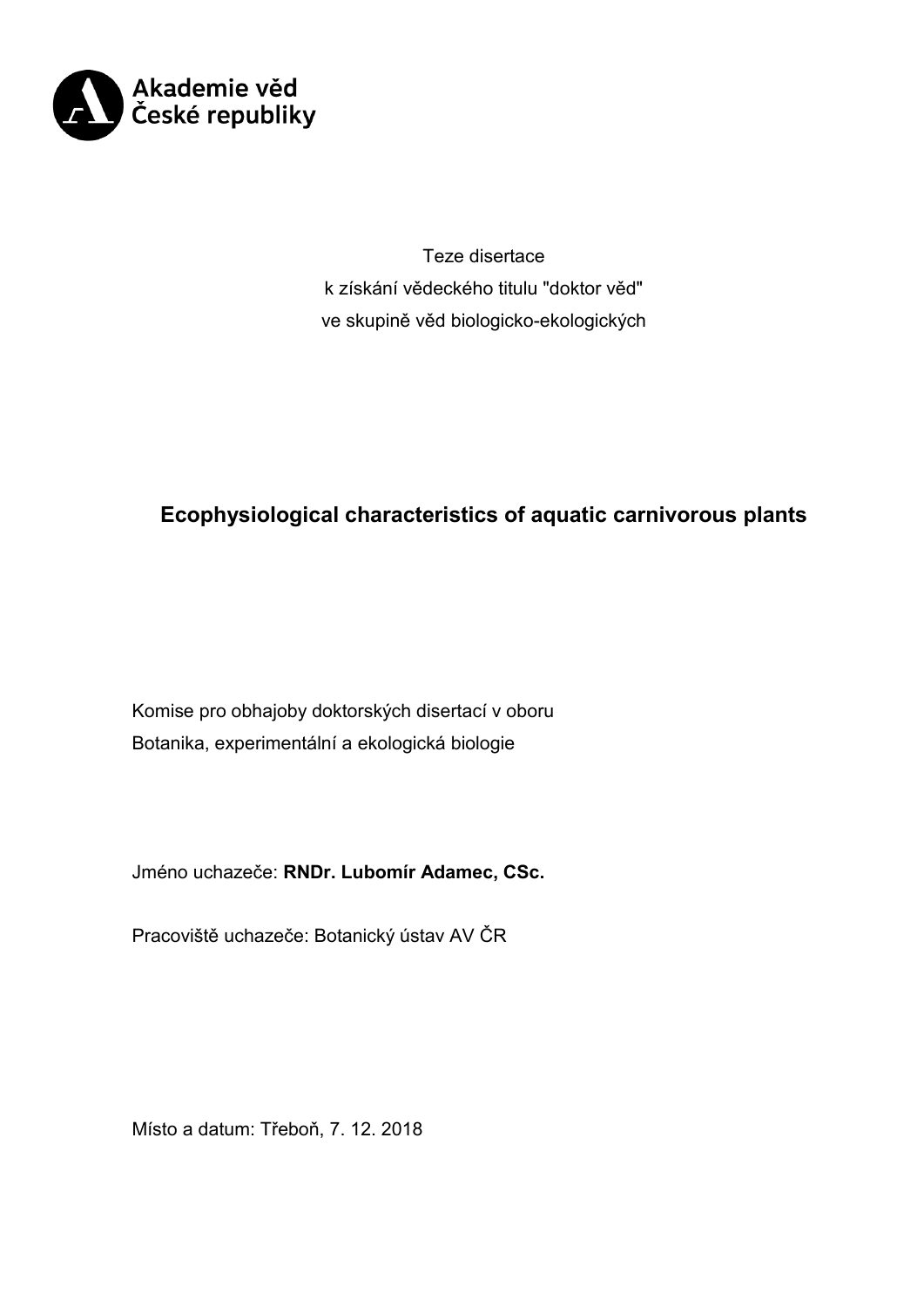#### **Shortened Thesis of DSc. Dissertation**

# **Ecophysiological characteristics of aquatic carnivorous plants**

**Lubomír Adamec**, Department of Functional Ecology, Institute of Botany of the CAS, Dukelská 135, 379 82 Třeboň; <lubomir.adamec@ibot.cas.cz>

(citations (co-)authored by the dissertant are labelled **in bold**)

The aim of the Dissertation was to summarize all recent substantial pieces of knowledge covering all aspects and topics of the ecophysiological study of aquatic carnivorous plants (ACPs) as a special ecological grouping, to which the dissertant (L. Adamec) has contributed significantly within his research activity. About 60 species of the genera *Aldrovanda*  (monotypic *A. vesiculosa,* waterwheel plant, Droseraceae) and *Utricularia* (bladderwort, Lentibulariaceae) are submerged aquatic or amphibious carnivorous plants (Taylor 1989; **Adamec 1997a, 2018a,b**; Guisande *et al*. 2007). All ACPs (including also amphibious) are strictly rootless and take up mineral nutrients for their growth only via their trap-bearing shoots from the ambient water (or loose sediment) and captured prey. However, they fulfil all principal functional criteria generally placed on carnivorous plants (CPs; Juniper *et al.* 1989; **Adamec 1997a; Ellison and Adamec 2011, 2018**). Moreover, traps of ACPs are known to exhibit rapid movements, which are among the fastest within the plant kingdom, and represent fascinating objects for biological studies (Juniper *et al*. 1989; Vincent *et al*. 2011a; **Masi** *et al***. 2016; Westermeier** *et al***. 2017**; Poppinga *et al*. 2018). However, when the excellent and voluminous monograph on carnivorous plant biology (Juniper *et al.* 1989) appeared the ecophysiological study of ACPs was still in its infancy as ACPs generally have always been understudied relative to terrestrial CPs due to methodological problems or ignorance (Juniper *et al*. 1989; **Adamec 1997a, 2011a, 2018a; Ellison and Adamec 2011**). Therefore, Juniper *et al.* (1989) dealt only very marginally with ACP ecophysiology and the dominant majority of ecophysiological studies on ACPs post-date Juniper *et al*. (1989).

The dissertant has been working on the ecophysiological studies on ACPs since 1995 up to the present, he (or with collaborators) has elaborated many pioneering studies, which have become fundamental in this field, and several times has comprehensively reviewed this topic. Ecophysiology of ACPs was thoroughly reviewed first by **Adamec (1997a)**, who separately analyzed traits and characteristics of both terrestrial CPs and ACPs. Guisande *et al*. (2007) published a detailed review on *Utricularia* that includes information on ecophysiological traits and cost-benefit relationships. **Adamec (2011a)** reviewed comprehensively all ecophysiological aspects of ACP biology, including those of *Utricularia* traps. **Ellison and Adamec (2011)** reviewed functional differences between terrestrial and ACPs with an emphasis on growth rate, photosynthesis, shoot mineral content, and cost-benefit relationships. **Adamec (2011b)** reviewed thoroughly the ecophysiology of aquatic *Utricularia* traps, with an emphasis on the role played by microbial trap commensals as well as biophysical aspects. The present review follows up tighly on those by **Adamec (2018a,c)** and **Ellison and Adamec (2011)**. The ecology of habitats of ACPs and characteristics of their growth traits, photosynthesis, mineral nutrition, regulation of the investment in carnivory in *Utricularia,* peculiarities of *Utricularia* traps, and turion ecophysiology are included in this review. The ecophysiological differences between terrestrial and ACPs and those between ACPs and aquatic rooted non-CPs are also discussed here and inspirations for future research are suggested. Experimental ecophysiological studies by the dissertant were based both on field research and cold-greenhouse experiments. Moreover, they often used plants kept in the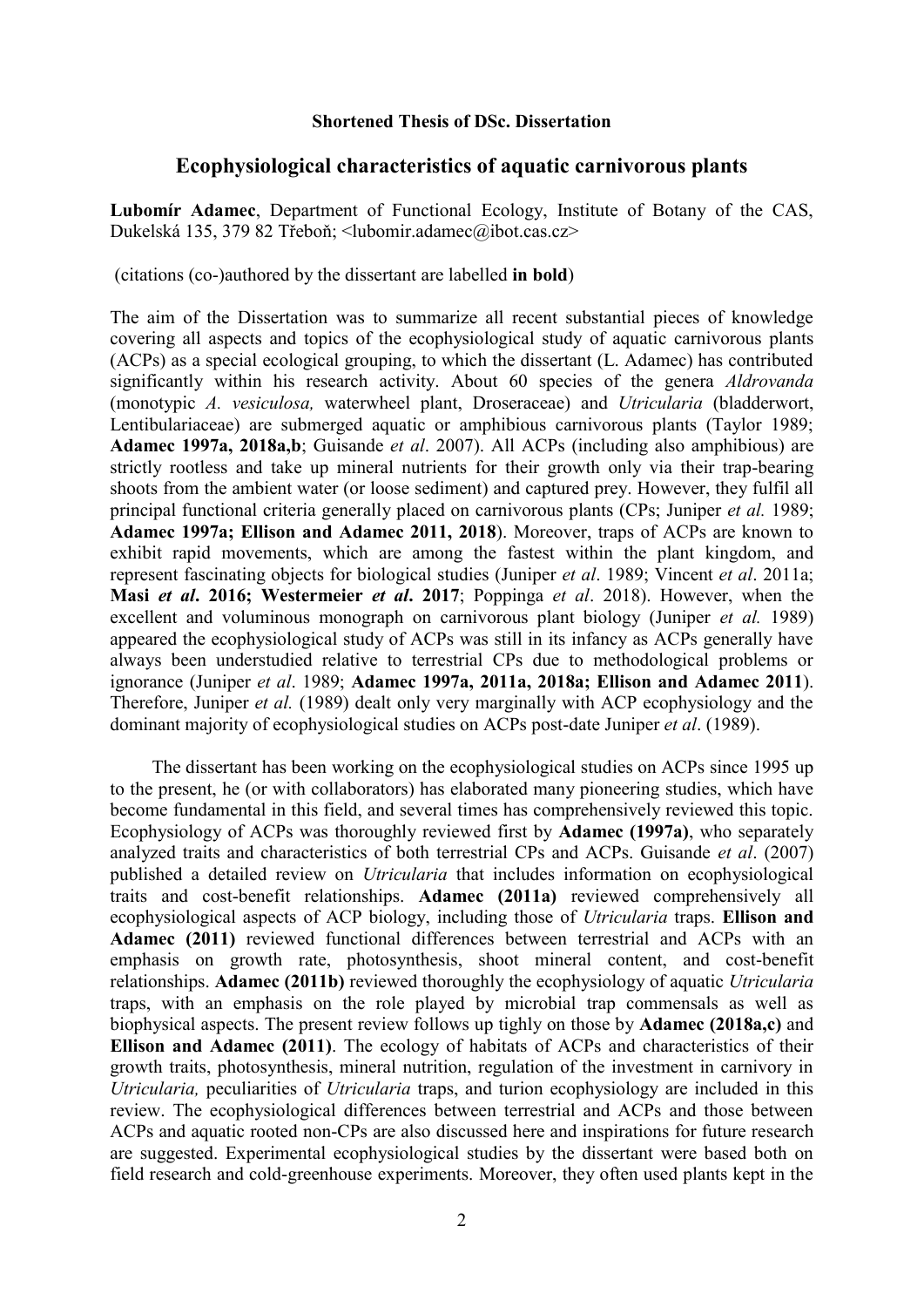world-largest collection of ACPs in the Institute of Botany at Třeboň (guided by the dissertant), recently counting 21 populations of *Aldrovanda vesiculosa* and about 30 aquatic *Utricularia* species.

ACPs usually grow in shallow standing or slowly running humic (dystrophic), nutrientpoor waters and their main trait is high free-CO<sub>2</sub> concentration, usually >0.1 mM **(Adamec 1997a,b, 2007a, 2011a, 2012a, 2018a,b,c).** Evidently, pH itself is not important for their growth but high  $[CO_2]$  is. A high  $[CO_2] > 0.15$  mM is considered the primary factor supporting vigorous growth and propagation of ACPs. The main ecophysiological trait of ACPs with linear, modular shoots exhibiting a distinct growth polarity is their very rapid growth, which differentiates them markedly from terrestrial CPs (**Adamec 2011a, 2018a,c; Ellison and Adamec, 2011**). Under optimal conditions, both very rapid apical shoot growth and high branching rate and frequency underlie the high relative growth rate of ACPs (Friday 1989; **Adamec 2000, 2008b, 2009, 2010a, 2015; Adamec and Kovářová 2006; Adamec** *et al***. 2010a**). In conclusion, very rapid growth of rootless ACPs requires ecophysiological adaptations that enable the plants to access the highly limited supplies of mineral nutrients from the water and also very high photosynthesis. These adaptations include carnivory, efficient nutrient reutilization from senescing shoots, and a very efficient nutrient uptake from water (Kamiński 1987; Friday and Quarmby 1994; **Adamec 2000, 2008a,b, 2014**; Englund and Harms 2003).

Very high maximum net photosynthetic rate  $(P_{max})$  occurs along whole linear shoots of ACPs with rapid growth but is also a prerequisite both for this rapid growth (**Adamec 2006, 2014**), as the rapid, permanent decay of senescent shoot segments causes a great loss of structural and non-structural carbohydrates (**Adamec 2000**), and for covering high maintenance costs of traps (**Adamec 2006, 2013**, **2018a,c**). Traps of aquatic *Utricularia*  species are physiologically very active organs and have high dark respiration rates (RD). Simultaneously, they incur great photosynthetic (metabolic, energetic) costs due to very low Pmax. In seven aquatic *Utricularia* species, RD of traps per unit FW was 1.7-3.0 times higher than that in leaves, while  $P_{max}$  in photosynthetic leaves exceeded that in the traps 7-10 times (**Adamec 2006, 2013**). Such a very high RD:Pmax ratio (50-140%) in *Utricularia* traps, unlike that in leaves (3.6-8.2%), indicates high maintenance and photosynthetic costs of traps. The influence of prey capture on  $P_{\text{max}}$  and RD in ACPs is still unclear due to shortage of data (**Adamec, 2008b**) and raises the question which proportion of organic carbon can be covered in ACPs by carnivory from prey.

The composition of mineral nutrients in rootless ACP shoots is similar to rooted aquatic non-CPs, even at low prey availability (**Adamec 1997a, 2008a,b, 2014, 2018a; Ellison and**  Adamec 2011). A very efficient N and P reutilization (but zero for K) from senescing shoot segments was found in rapidly growing aquatic species (Friday and Quarmby 1994; **Adamec 2000, 2008a, 2014, 2016**). In conclusion, ACPs permanently lose only a relatively small part of their N and P in their senescent shoots but almost all K, Ca, and Mg. However, their N and P reutilization efficiency is on average 10-30 percentage points lower than that in terrestrial CPs. Zero K reutilization in ACPs is probably common for all submersed aquatic plants but the reasons for are unknown (**Adamec 2014**). The influence of prey capture on the rate of mineral nutrients from the ambient water still remains ambiguous due to shortage of data (**Adamec 2016**). Moreover, it is not clear by which mechanism prey capture supports growth of ACPs: hypothesis that N and P absorbed from prey preferentially supports essential growth processes associated with cell division in shoot apices (**Adamec 2008b**) was not generally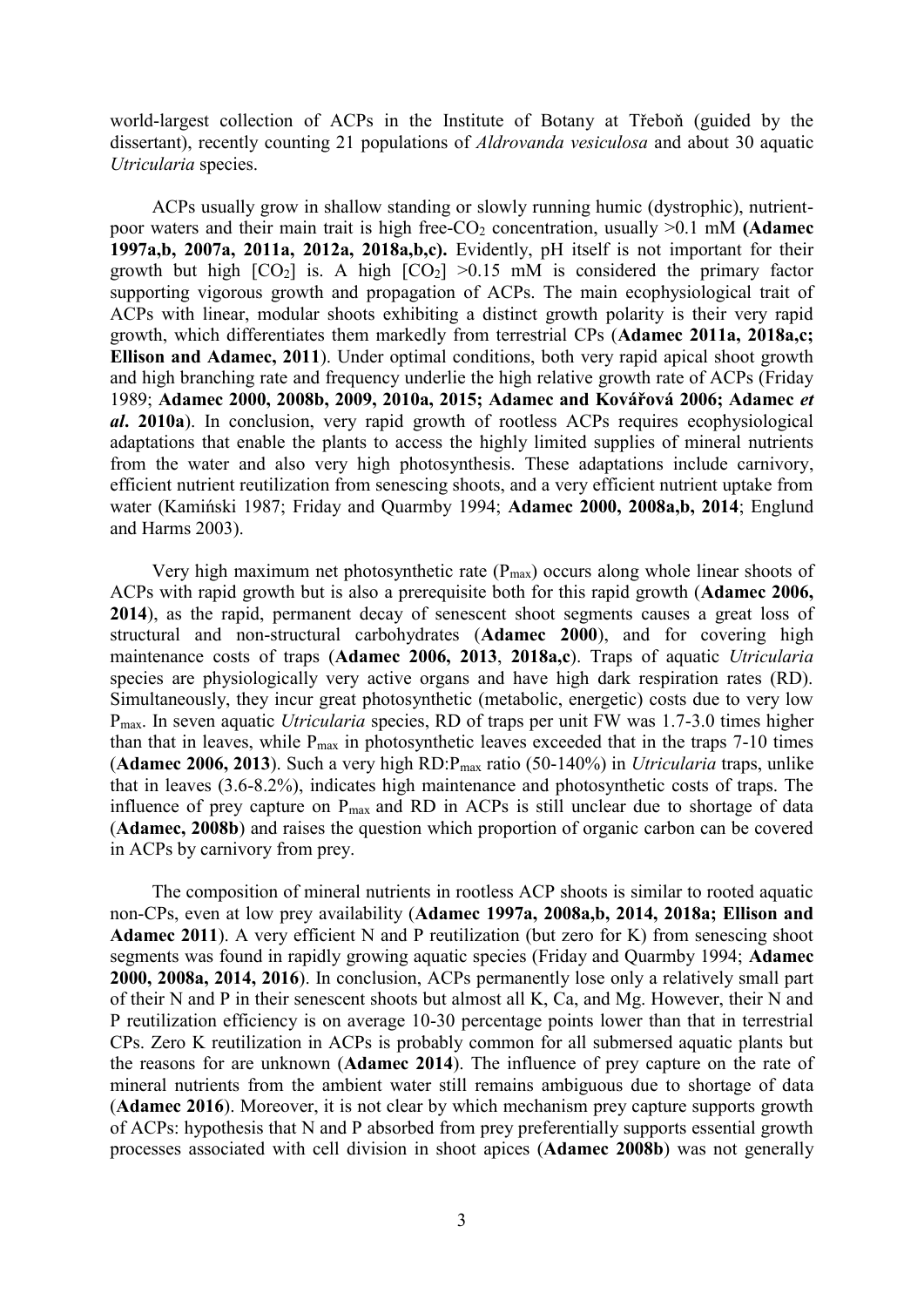confirmed (**Adamec 2011e**). Yet capture of prey in ACPs is one of the decisive factors for their rapid growth and especially for their propagation (**Adamec 2011a, 2018a,c**).

*Utricularia* suction traps are hermetically closed bladders 1-5 mm long functioning on the basis of negative pressure (Sydenham and Findlay 1973; Juniper *et al*. 1989; Guisande *et al*. 2007; **Adamec 2011b, 2018a,c**; Vincent *et al*. 2011a). The unique use of a high-speed camera and a linear position sensor represented a breakthrough in the knowledge of the biophysical functioning of *Utricularia* traps (**Adamec 2011f,g,** Vincent *et al*. 2011a,b; Poppinga *et al*. 2016). These studies specified the complete process of trap firing to last only 2.5-5 ms, characterized the trap-door movement during trap firing as buckling and unbuckling, proved spontaneous trap firing (without mechanical stimulation) and suggested a permanent water pumping out from the traps. Moreover, using an electronic pressure sensor, **Adamec and Poppinga (2016)** estimated the critical negative pressure inside cut off aquatic *Utricularia* traps at which the traps (located in air) fire and aspirate an air bubble (as in spontaneous firings). In summary, the biophysical diversification of *Utricularia* traps and different trap sizes could contribute to a diversification of prey capture in environments with various prey availability. Moreover, spontaneous firings and new findings indirectly support the mechanical (not electrophysiological) concept of *Utricularia* trap triggering (**Adamec 2012b**).

Using microfluorimetric methods, only the activity of acid phosphatases was determined as significant in prey-free trap fluid in aquatic *Utricularia* species and was independent of prey capture; other enzymes were sucked from the ambient water (**Sirová** *et al***. 2003**). The activity of all enzymes was independent of prey capture and was not inducible by prey or loading of N and P salts into the traps. Furthermore, it is not clear which proportion of any enzyme activity in the filtered trap fluid is produced by trap glands alone or various trap commensals. In prey-free traps, a miniature microbial food web may develop (**Sirová** *et al.* **2009, 2011**). Its main components are bacteria, euglens, Dinophyta, ciliates, and rotifers acting as digestive mutualists (e.g., Richards 2001; Peroutka *et al*. 2008; **Sirová** *et al.* **2018**). High amount of organic substances is exuded by the traps to the trap fluid to support the microbial commensals (**Sirová** *et al.* **2010, 2011; Borovec et al. 2012)**. Yet the nutritional role of these commensals to provide N and P for the plants is unknown but model calculations show that the commensals in prey-free traps might behave as parasites (**Adamec 2011g, 2018a,c**). A novel transcriptomic study (**Sirová** *et al***. 2019**) revealed a great analogy of microbial commensals between *Utricularia* trap and herbivore (rumen) intestine. Very rapid turnover of organic substances was found in *U. reflexa* traps as a result of a specific occurrence of a specialized, newly described bacterivorous ciliate *Tetrahymena utriculariae* (**Pitsch** *et al.* **2017; Šimek** *et al.* **2017**).

Zero  $O<sub>2</sub>$  concentration was consistently measured in the fluid of excised and intact preyfree traps of aquatic *Utricularia* species bathed in an oxygenated medium (**Adamec 2007b**). Thus, the aerobic respiration of the inner glands and trap walls is so high that all  $O<sub>2</sub>$  is exhausted within 10-40 min after each firing. The extremely low  $[O_2]$  in the trap fluid is a result of a functional compromise (**Adamec 2018a**): it must be very low to reliably kill the captured prey (requiring ca. >15-30 μM) but higher than a threshold for an effective aerobic respiration of the glands (ca. >0.4 μM). Anoxia causes captured prey to die of suffocation in traps, while all trap commensals are adapted to facultative anoxia (**Adamec 2007b**).

As an investment in carnivory, traps in ACP species incur costs in structure (organic biomass), photosynthesis (decrease of  $P_{\text{max}}$ ), energy (consumption for trap operation,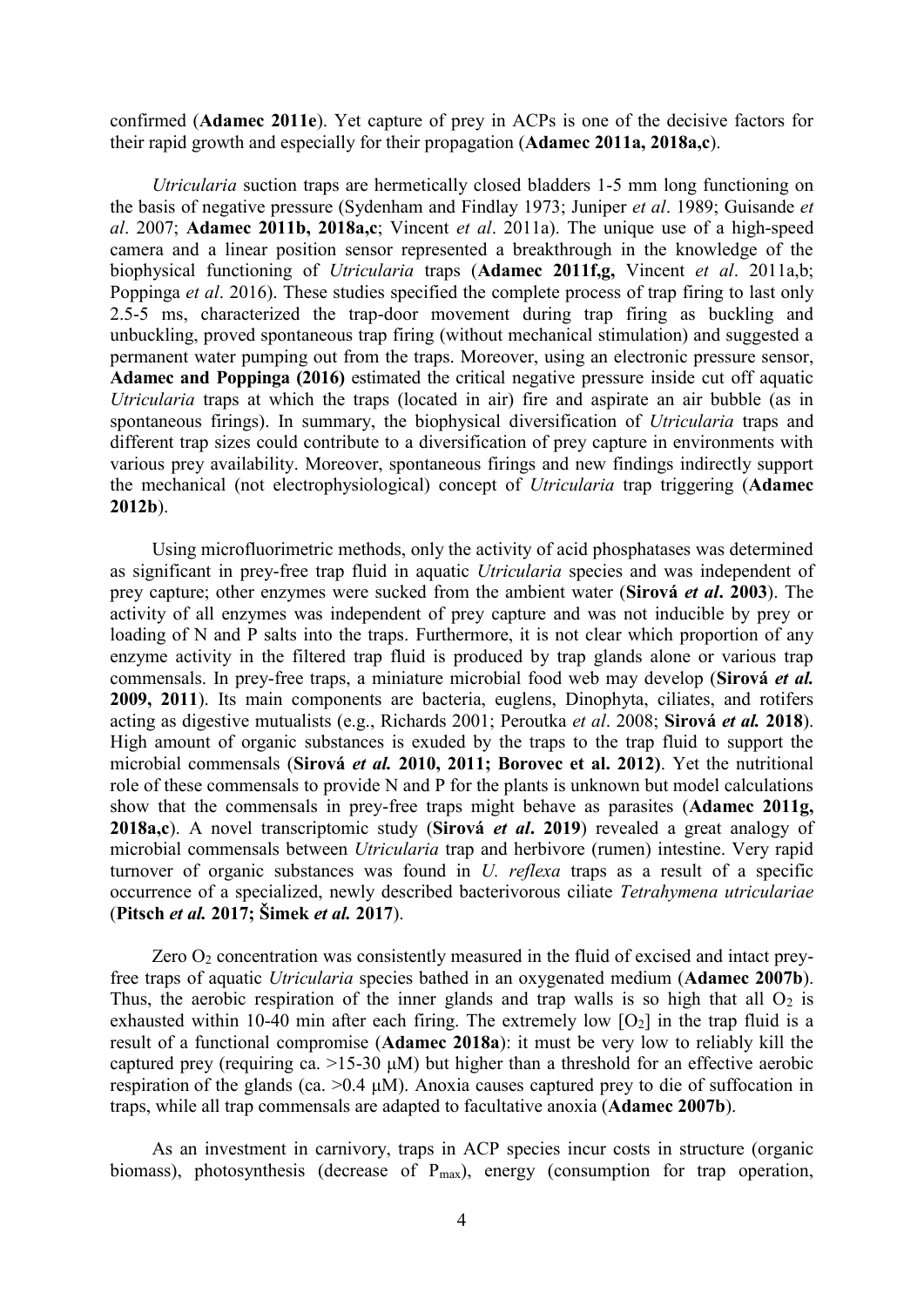metabolism, and maintenance), and minerals (total amount of minerals in the traps or that lost in senescent traps; **Adamec 2010b**). In aquatic *Utricularia* species, the proportion of traps to the total plant biomass is usually 10-65%, but this structural cost is regulated flexibly to minimize all costs according to habitat factors, especially water chemistry, prey capture, and irradiance (Friday 1989; Guisande *et al*. 2007; **Adamec 2008a, 2011a,b, 2015, 2018a,c**). Increased mineral nutrient availability usually led to decreased investment in carnivory in terms of trap number per leaf, mean trap size (weight), or proportion of trap biomass. Generally, all external nutrient factors, which decrease tissue N content in young shoots (poor prey capture, low [NH<sub>4</sub><sup>+</sup>], high [CO<sub>2</sub>], etc.), increase trap production in young shoots and *vice versa*, but photosynthesis is superior to the 'nutrient' regulation (**Adamec 2015**).

Turions are dormant vegetative winter buds formed by perennial aquatic plants as a response to unfavorable ecological conditions – mainly decreased temperature, daylength or nutrient availability (Bartley and Spence 1987; **Adamec 2018a,d**). The majority of temperate ACP species form turions. Turions of ACPs as modified shoot apices are formed by extreme condensation of short modified trap-free leaves at the end of the growing season. They are partly frost resistant and protect fragile plant shoots from freezing. ACP turions can be hardened by weak frosts and their frost hardiness is based on the shift from frost avoidance in non-hardened turions to frost tolerance (**Adamec and Kučerová 2013**). Two dormancy states (innate and imposed) and their hormonal patterns were described for ACP turions (Winston and Gorham 1979a,b; **Adamec 2003**). Turions of ACPs are storage organs and in autumn, they accumulate starch, free sugars, reserve proteins and lipids (Winston and Gorham 1979a; **Adamec 2000, 2003, 2018d; Płachno** *et al.* **2014**). They also represent storage organs for mineral nutrients (N, P) though this storage function is presumably weaker (**Adamec 2010c, 2011d**). Their RD was 30-75% lower per unit FW and 80-85% lower per unit DW than adult shoots (leaves) of the same species (**Adamec 2018c**). In summary, ecophysiological traits of turions of ACPs are the same as those of turions of other aquatic non-CPs (**Adamec, 2018d**). Very high Pmax of sprouting turions of rootless ACPs, together with the storage functions of turions for N, P, S, and Mg, contributes to rapid growth of sprouting turions and rapid production of standing biomass at the beginning of the growing season and represents a great competitive advantage (**Adamec 2011d, 2018a,d**). Unlike the seed bank, turions of ACPs can only survive from one season to another, not longer (**Adamec 2018d**).

To obtain further insight into the ecophysiology of ACPs, the following questions could profitably be addressed (see also **Ellison and Adamec 2011** and **Adamec 2018a**):

- 1.Which physiological processes are most important for growth enhancement of ACPs? Which are primary and which are secondary? Is the positive growth effect caused by stimulation of cell divisions in shoot apices? What is the role of tissue N and P content in this growth effect?
- 2.What is the uptake affinity of shoots for mineral nutrients from water? Is shoot nutrient uptake from the ambient water stimulated by prey capture (analogously with terrestrial species)? What is the efficiency of mineral and organic nutrient uptake from prey?
- 3. Unlike terrestrial CPs but similarly to all submerged plants, ACPs do not reutilize  $K^+$  in senescent shoots. What are the  $K^+$  uptake characteristics of ACP shoots (localization of uptake, affinity, uptake rates) and are they similar to those in aquatic non-CPs?
- 4.In *Utricularia*, what is the role of the commensal community in the nutrient interactions within the plant having traps with or without prey? How is the trap exudation of C, N, and P into the trap fluid regulated and what is the role of the commensals for this regulation? The importance of phytoplankton, bacteria, and detritus as a potential nutrient source (N, P, K, Mg) for *Utricularia* in barren waters could be modelled and tested by analyzing trap fluid.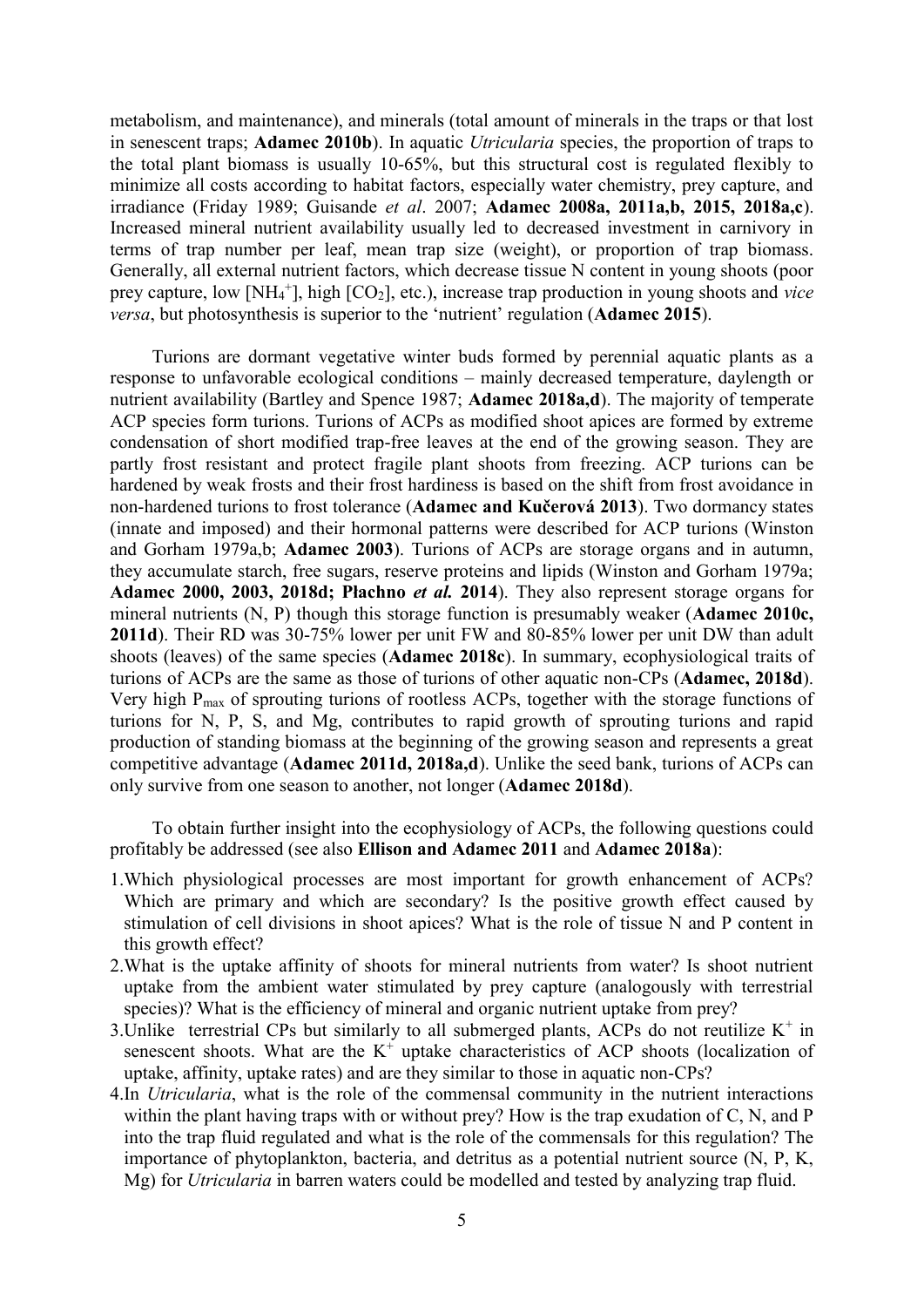**References** (listed alphabetically; the name of the dissertant is labelled **in bold**, IF and citations are stated)

- **Adamec, L**. (1997a). Mineral nutrition of carnivorous plants: A review. *Botanical Review*, 63, 273-99. (IF 2.50; cit. 142x)
- **Adamec, L.** (1997b). Photosynthetic characteristics of the aquatic carnivorous plant *Aldrovanda vesiculosa*. *Aquatic Botany*, 59, 297-306. (IF 1.79; cit. 51)
- **Adamec, L.** (2000). Rootless aquatic plant *Aldrovanda vesiculosa*: physiological polarity, mineral nutrition, and importance of carnivory. *Biologia Plantarum*, 43, 113-19. (IF 1.42; cit. 37)
- **Adamec, L.** (2003). Ecophysiological characterization of dormancy states in turions of the aquatic carnivorous plant *Aldrovanda vesiculosa*. *Biologia Plantarum*, 47, 395-402. (IF 1.42; cit. 23x)
- **Adamec, L.** (2006). Respiration and photosynthesis of bladders and leaves of aquatic *Utricularia* species. *Plant Biology*, 8, 765-69. (IF 2.16; cit. 54x)
- **Adamec, L.** (2007a). Investment in carnivory in *Utricularia stygia* and *U. intermedia* with dimorphic shoots. *Preslia*, 79, 127-39. (IF 2.71; cit. 17x)
- **Adamec, L.** (2007b). Oxygen concentrations inside the traps of the carnivorous plants *Utricularia* and *Genlisea* (Lentibulariaceae). *Annals of Botany*, 100, 849-56. (IF 3.65; cit. 35x)
- **Adamec, L.** (2008a). Mineral nutrient relations in the aquatic carnivorous plant *Utricularia australis* and its investment in carnivory. *Fundamental and Applied Limnology,* 171, 175- 83. (IF 1.36; cit. 29x)
- **Adamec, L.** (2008b). The influence of prey capture on photosynthetic rate in two aquatic carnivorous plant species. *Aquatic Botany*, 89, 66-70. (IF 1.79; cit. 26x)
- **Adamec, L.,** (2008c). Respiration of turions and winter apices in aquatic carnivorous plants. *Biologia*, 63, 515-20. (IF 0.70; cit. 12x)
- Adamec, L. (2009). Photosynthetic CO<sub>2</sub> affinity of the aquatic carnivorous plant *Utricularia australis* (Lentibulariaceae) and its investment in carnivory. *Ecological Research*, 24, 327-33. (IF 1.53; cit. 24x)
- **Adamec, L.** (2010a). Field growth analysis of *Utricularia stygia* and *U. intermedia* two aquatic carnivorous plants with dimorphic shoots. *Phyton*, 49, 241-51. (IF 0.36; cit. 7x)
- **Adamec, L.** (2010b). Mineral cost of carnivory in aquatic carnivorous plants. *Flora*, 205, 618-21. (IF 1.37; cit. 8x)
- Adamec, L. (2010c). Tissue mineral nutrient content in turions of aquatic plants: does it represent a storage function? *Fundamental and Applied Limnology,* 176, 145-51. (IF 1.36; cit. 18x)
- **Adamec, L.** (2011a). Ecophysiological look at plant carnivory: Why are plants carnivorous? In: J Seckbach and Z Dubinski, eds. *All flesh is grass. Plant-animal interrelationships*. Cellular Origin, Life in Extreme Habitats and Astrobiology Vol. 16. Springer Science + Business Media B. V., Dordrecht - Heidelberg - London - New York, pp. 455-89. (cit. 7x)
- Adamec, L. (2011b). The smallest but fastest: Ecophysiological characteristics of traps of aquatic carnivorous *Utricularia*. *Plant Signaling & Behavior*, 6, 640-46. (IF 0)
- **Adamec, L.** (2011c). Shoot branching of the aquatic carnivorous plant *Utricularia australis*  as the key process of plant growth. *Phyton,* 51, 133-48. (IF 0.36; 8x)
- **Adamec L.,** 2011d. Dark respiration and photosynthesis of dormant and sprouting turions of aquatic plants. *Fundamental and Applied Limnology,* 179, 151-58. (IF 1.36; cit. 13x)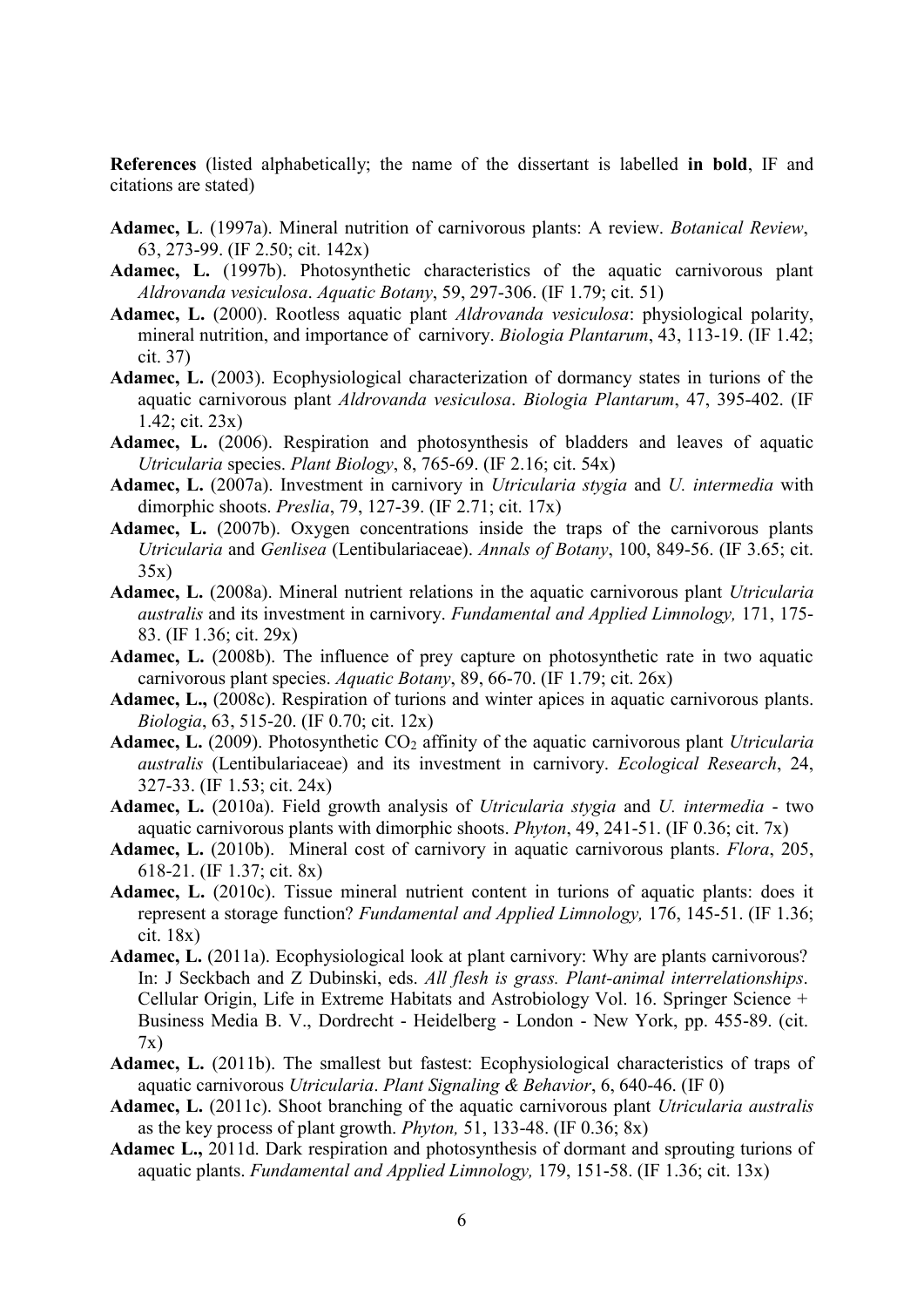- **Adamec, L.** (2011e). By which mechanism does prey capture enhance plant growth in aquatic carnivorous plants: Stimulation of shoot apex? *Fundamental and Applied Limnology,* 178, 171-176. (IF 1.36; cit. 4x)
- **Adamec, L.** (2011f). The comparison of mechanically stimulated and spontaneous firings in traps of aquatic carnivorous *Utricularia* species. *Aquatic Botany*, 94, 44-49. (IF 1.79; cit. 19x)
- **Adamec, L.** (2011g). Functional characteristics of traps of aquatic carnivorous *Utricularia* species. *Aquatic Botany*, 95, 226-33. (IF 1.79, cit. 19x)
- Adamec, L. (2012a). Why do aquatic carnivorous plants prefer growing in dystrophic waters? *Acta Biologica Slovenica,* 55, 3-8. (IF 0)
- **Adamec, L.** (2012b). Firing and resetting characteristics of carnivorous *Utricularia reflexa*  traps: Physiological or only physical regulation of trap triggering? *Phyton*, 52, 281-90. (IF 0.36; cit. 10x)
- **Adamec, L.** (2013). A comparison of photosynthetic and respiration rates in six aquatic carnivorous *Utricularia* species differing in morphology. *Aquatic Botany*, 111, 89-94. (IF 1.79; cit. 8x)
- **Adamec, L.** (2014). Different reutilization of mineral nutrients in senescent leaves of aquatic and terrestrial carnivorous *Utricularia* species. *Aquatic Botany*, 119, 1-6. (IF 1.79; cit. 6x)
- **Adamec, L.** (2015). Regulation of the investment in carnivory in three aquatic *Utricularia* species: CO<sup>2</sup> or prey availability? *Phyton*, 55, 131-148. (IF 0.36; cit. 4x)
- **Adamec, L.** (2016). Mineral nutrition in aquatic carnivorous plants: effect of carnivory, nutrient reutilization and K<sup>+</sup>uptake. *Fundamental and Applied Limnology*, 188, 41-49. (IF 1.36; cit. 2x)
- **Adamec, L.** (2018a). Ecophysiology of aquatic carnivorous plants. In: AM Ellison and **L Adamec**, eds. *Carnivorous Plants: Physiology, Ecology, and Evolution*. Oxford University Press, Oxford, U.K., pp. 256-269. (cit. 1x)
- **Adamec, L.** (2018b). Biological flora of Central Europe: *Aldrovanda vesiculosa* L. *Perspectives in Plant Ecology, Evolution and Systematics*, 35, 8–21. (IF 2.82; cit. 0x)
- **Adamec, L.** (2018c). Ecophysiological characteristics of aquatic carnivorous plants: A review. In: GA Janauer, A Gaberščik, J Květ, M Germ and N Exler, eds. *Macrophytes of the River Danube Basin.* Academia, Prague, pp. 334-360.
- **Adamec, L.** (2018d). Ecophysiological characteristics of turions of aquatic plants: A review. *Aquatic Botany*, 148, 64–77. (IF 1.79, cit. 1x)
- **Adamec, L.** and Kovářová, M. (2006). Field growth characteristics of two aquatic carnivorous plants, *Aldrovanda vesiculosa* and *Utricularia australis*. *Folia Geobotanica,* 41**,** 395-406. (IF 1.25; cit. 25x)
- **Adamec, L.** and Kučerová, A. (2013). Overwintering temperatures affect freezing temperatures of turions of aquatic plants. *Flora*, 208, 497-501. (IF 1.37; cit. 6x)
- **Adamec, L.** and Poppinga, S. (2016). Measurement of the critical negative pressure inside traps of aquatic carnivorous *Utricularia* species. *Aquatic Botany,* 133, 10-16. (IF 1.79; cit. 5x)
- **Adamec, L.**, Sirová, D. and Vrba, J. (2010). Contrasting growth effects of prey capture in two carnivorous plant species. *Fundamental and Applied Limnology,* 176, 153-60. (IF 1.36; cit. 17x)
- Bartley, M.R. and Spence, D.H.N. (1987). Dormancy and propagation in helophytes and hydrophytes. *Archiv für Hydrobiologie, (Beiheft),* 27, 139-55.
- Borovec, J., Sirová, D. and **Adamec, L.** (2012). Light as a factor affecting the concentration of simple organics in the traps of aquatic carnivorous *Utricularia* species. *Fundamental and Applied Limnology,* 181, 159-66. (IF 1.36; cit. 5x)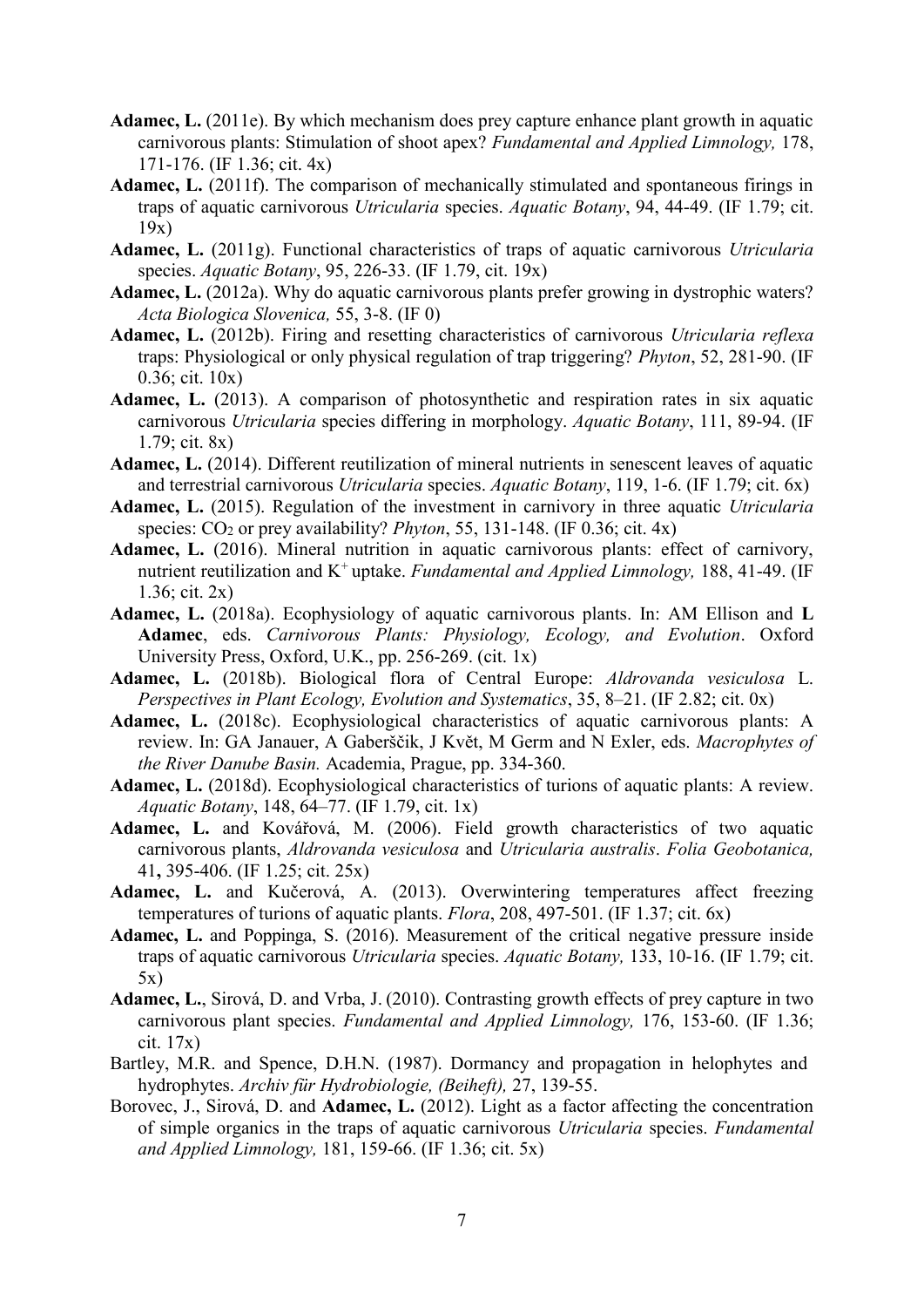- Cross, A.T., **Adamec, L.,** Turner, S.R., Dixon, K.W. and Merritt, D.J. (2016). Seed reproductive biology of the rare aquatic carnivorous plant *Aldrovanda vesiculosa* (Droseraceae). *Botanical Journal of the Linnean Society*, 180, 515-29. (IF 3.12; cit. 3x)
- Cross, A.T., Skates, L.M., **Adamec, L.**, Hammond, C.M., Sheridan, P.M. and Dixon, K.W. (2015). Population ecology of the endangered aquatic carnivorous macrophyte *Aldrovanda vesiculosa* at a naturalised site in North America. *Freshwater Biology*, 60, 1772-83. (IF 3.77; 3x)
- Ellison, A.M. and **Adamec, L.** (2011). Ecophysiological traits of terrestrial and aquatic carnivorous plants: are the costs and benefits the same? *Oikos*, 120, 1721-31. (IF 3.71; cit. 15)
- Ellison, A.M. and **Adamec, L.** (2018). Introduction: what is a carnivorous plant? In: AM Ellison and **L Adamec**, eds. *Carnivorous Plants: Physiology, Ecology, and Evolution*. Oxford University Press, Oxford, U.K., pp. 3-6. (cit. 0x)
- Englund, G. and Harms, S. (2003). Effects of light and microcrustacean prey on growth and investment in carnivory in *Utricularia vulgaris*. *Freshwater Biology*, 48, 786-94.
- Friday, L.E. (1989). Rapid turnover of traps in *Utricularia vulgaris* L. *Oecologia*, 80, 272-77.
- Friday, L.E. and Quarmby, C. (1994). Uptake and translocation of prey-derived  $^{15}N$  and  $^{32}P$  in *Utricularia vulgaris* L. *New Phytologist*, 126, 273-81.
- Guisande, C., Granado-Lorencio, C., Andrade-Sossa, C. and Duque, S.R. (2007). Bladderworts. *Functional Plant Science and Biotechnology*, 1, 58-68.
- Kamiński, R. **(**1987). Studies on the ecology of *Aldrovanda vesiculosa* L. I. Ecological differentiation of *A. vesiculosa* population under the influence of chemical factors in the habitat. *Ekologia Polska,* 35**,** 559-590.
- Koller-Peroutka, M., Lendl, T., Watzka, M. and Adlassnig, W. (2015). Capture of algae promotes growth and propagation in aquatic *Utricularia*. *Annals of Botany*, 115, 227-236.
- Masi, E., Ciszak, M., Colzi, I., **Adamec, L.** and Mancuso, S. (2016). Resting electrical network activity in traps of the aquatic carnivorous plants of the genera *Aldrovanda* and *Utricularia. Scientific Reports*, 6, e24989. (IF 4.12; cit. 1x)
- Peroutka, M., Adlassnig, W., Volgger, M., Lendl, T., Url, W.G. and Lichtscheidl, I.K. (2008). *Utricularia*, a vegetarian carnivorous plant? Algae as prey of bladderwort in oligotrophic bogs. *Plant Ecology*, 199, 153-162.
- Pitsch, G., **Adamec, L.,** Dirren, S., Nitsche, F., Šimek, K., Sirová, D. and Posch, T. (2017). The green *Tetrahymena utriculariae* n. sp. (Ciliophora, Oligohymenophorea) with its endosymbiotic algae (*Micractinium* sp.), living in the feeding traps of a carnivorous aquatic plant. *Journal of Eukaryotic Microbiology*, 64, 322–35. (IF 2.54; cit. 4x)
- Płachno, B.J., **Adamec, L.,** Kamińska, I., 2015. Relationship between trap anatomy and function in Australian carnivorous bladderworts (*Utricularia*) of the subgenus *Polypompholyx*. *Aquatic Botany*, 120, 290-96. (IF 1.79; 8x)
- Płachno, B.J., **Adamec, L.**, Kozieradzka-Kiszkurno, M., Świątek, P. and Kamińska, I. (2014). Cytochemical and ultrastructural aspects of aquatic carnivorous plant turions. *Protoplasma*, 251, 1449-54. (IF 2.46; 5x)
- Płachno, B.J., **Adamec, L.**, Lichtscheidl, I.K., Peroutka, M., Adlassnig, W. and Vrba, J. (2006). Fluorescence labelling of phosphatase activity in digestive glands of carnivorous plants. *Plant Biology*, 8, 813-20. (IF 2.16; 45x)
- Poppinga, S., Bauer, U., Speck, T. and Volkov, A.G. (2018). Motile traps. In: AM Ellison and **L Adamec**, eds. *Carnivorous Plants: Physiology, Ecology, and Evolution*. Oxford University Press, Oxford, U.K., pp. 180-93.
- Poppinga, S., Weisskopf, C., Westermeier, A. S., Masselter, T. and Speck T. (2016). Fastest predators in the plant kingdom: functional morphology and biomechanics of suction traps found in the largest genus of carnivorous plants. *AoB Plants,* 8, plv140.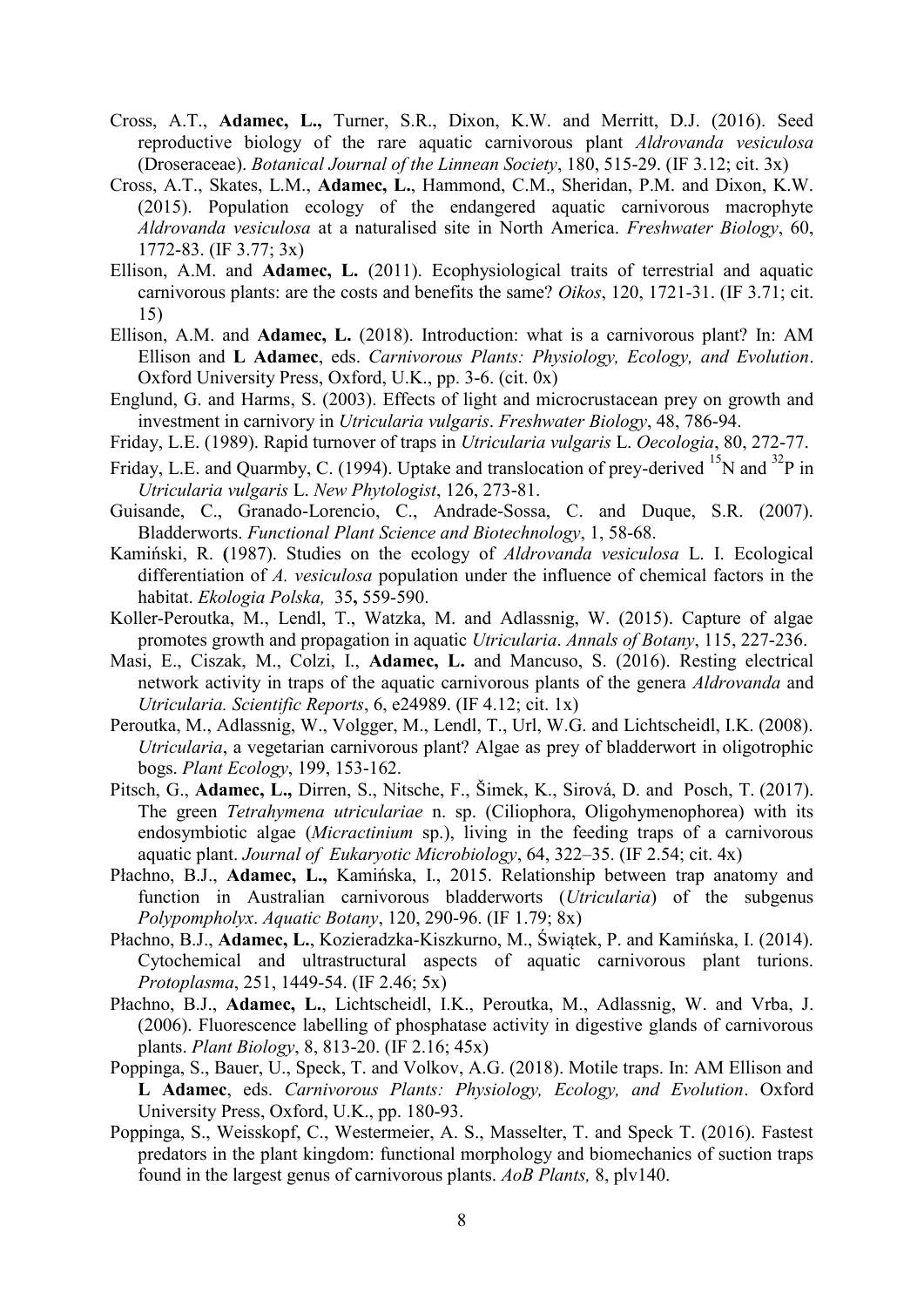- Richards, J.H. (2001). Bladder function in *Utricularia purpurea* (Lentibulariaceae), is carnivory important? *American Journal of Botany,* 88, 170-76.
- Sirová, D., **Adamec, L.** and Vrba, J. (2003). Enzymatic activities in traps of four aquatic species of the carnivorous genus *Utricularia*. *New Phytologist*, 159, 669-75. (IF 7.43; cit. 52x)
- Sirová, D., Bárta, J., Borovec, J. and Vrba, J. (2018). The *Utricularia*-associated microbiome: composition, function, and ecology. In: AM Ellison and **L Adamec**, eds. *Carnivorous Plants: Physiology, Ecology, and Evolution*. Oxford University Press, Oxford, U.K., pp. 349-58.
- Sirová, D., Bárta, J., Šimek, K., Posch, T., Pech, J., Stone, J., Borovec, J., **Adamec, L**. and Vrba J. (2019). Hunters or farmers? Microbiome characteristics help elucidate the diet composition in an aquatic carnivorous plant. *Microbiome*, (in press) DOI: 10.1186/s40168-018-0600-7. (IF 9.13)
- Sirová, D., Borovec, J., Černá, B., Rejmánková, E., **Adamec, L**. and Vrba, J. (2009). Microbial community development in the traps of aquatic *Utricularia* species. *Aquatic Botany*, 90, 129-36. (IF 1.79; cit. 54x)
- Sirová, D., Borovec, J., Picek, T., **Adamec, L.**, Nedbalová, L. and Vrba, J. (2011). Ecological implications of organic carbon dynamics in the traps of aquatic carnivorous *Utricularia*  plants. *Functional Plant Biology*, 38, 583-93. (IF 2.08; cit. 10x)
- Sirová, D., Borovec, J., Šantrůčková, H., Šantrůček, J., Vrba, J. and **Adamec, L**. (2010). *Utricularia* carnivory revisited: plants supply photosynthetic carbon to traps. *Journal of Experimental Botany*, 61, 99-103. (IF 5.35; cit. 31x)
- Sirová, D., Šantrůček, J., **Adamec, L.**, Bárta, J., Borovec, J., Pech, J., Owens, S. M., Šantrůčková, H., Schäufele, R., Štorchová, H. and Vrba, J. (2014). Dinitrogen fixation associated with shoots of aquatic carnivorous plants: is it ecologically important? *Annals of Botany*, 114, 125-33. (IF 3.65; cit. 9x)
- Sydenham, P.H. and Findlay, G.P. (1973). The rapid movement of the bladder of *Utricularia*  sp. *Australian Journal of Biological Sciences*, 26, 1115-26.
- Šimek, K., Pitsch, G., Salcher, M.M., Sirová, D., Shabarova T., **Adamec, L.** and Posch, T. (2017). Ecological traits of the algae-bearing *Tetrahymena utriculariae* Ciliophora) from traps of the aquatic carnivorous plant *Utricularia reflexa. Journal of Eukaryotic Microbiology,* 64, 336-48. (IF 2.54; cit. 4x)
- Šimura, J., Spíchal, L., **Adamec, L.**, Pěnčík, A., Rolčík, J., Novák, O. and Strnad, M. (2016). Cytokinin, auxin and physiological polarity in the aquatic carnivorous plants *Aldrovanda vesiculosa* and *Utricularia australis*. *Annals of Botany,* 117, 1037-44. (IF 3.65; cit. 5x)
- Taylor, P. (1989). *The Genus* Utricularia: *A Taxonomic Monograph.* Kew Bulletin*,* Additional Series XIV, HMSO, London.
- Vincent, O., Weisskopf, C., Poppinga, S., Masselter, T., Speck, T., Joyeux, M., Quilliet, C. and Marmottant, P. (2011a). Ultra-fast underwater suction traps. *Proceedings of the Royal Society B.*, 278, 2909-14.
- Vincent, O., Roditchev, I. and Marmottant, P. (2011b). Spontaneous firings of carnivorous aquatic *Utricularia* traps: Temporal patterns and mechanical oscillations. *PloS One*, 6, e20205.
- Westermeier, A. S., Sachse, R., Poppinga, S., Vögele, P., **Adamec, L.**, Speck, T. and Bischoff M. (2018). How the carnivorous waterwheel plant (*Aldrovanda vesiculosa*) snaps. *Proceedings of the Royal Society B-Biological Sciences*, 285, e20180012. (IF 4.85; cit.  $1x)$
- Winston, R.D. and Gorham, P.R. (1979a). Turions and dormancy states in *Utricularia vulgaris*. *Canadian Journal of Botany*, 57, 2740-49.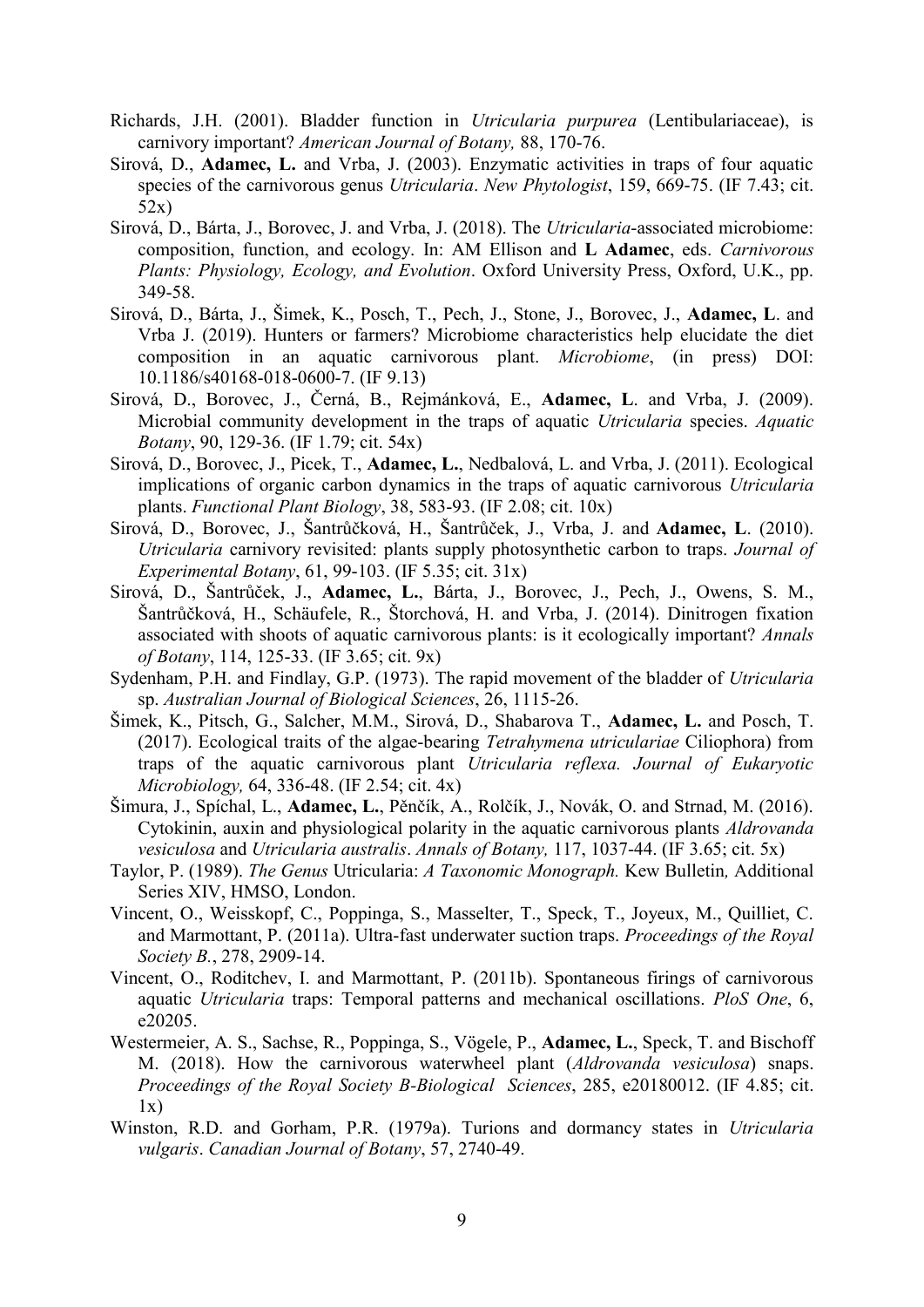Winston, R.D. and Gorham, P.R. (1979b). Roles of endogenous and exogenous growth regulators in dormancy of *Utricularia vulgaris*. *Canadian Journal of Botany,* 57, 2750-59.

# **Totally 104 items found for the dissertant on the Web of Science; H-index: 21; total citations: 1437; citations without autocitations: 758**

### **Summary**

About 60 species of the genera *Aldrovanda* (monotypic *A. vesiculosa,* waterwheel plant, Droseraceae) and *Utricularia* (bladderwort, Lentibulariaceae) are submerged aquatic or amphibious carnivorous plants. All aquatic carnivorous plants (ACPs; including also amphibious) are strictly rootless and take up mineral nutrients for their growth only via their trap-bearing shoots from the ambient water (or loose sediment) and captured prey. However, they fulfil all principal functional criteria generally placed on carnivorous plants (CPs). Traps of ACPs exhibit rapid movements, which are among the fastest within the plant kingdom, and represent fascinating objects for biological studies. Relative to terrestrial CPs, ACPs have always been understudied because of methodological problems or ignorance. Moreover, most ecophysiological studies on ACPs post-date the Juniper's *et al*. monograph of 1989. In this dissertation, ACPs are reviewed separately from their terrestrial counterparts. The ecology of habitats of ACPs and characteristics of their growth traits, photosynthesis, mineral nutrition, regulation of the investment in carnivory in *Utricularia,* peculiarities of *Utricularia* traps, and turion ecophysiology are reviewed here.

ACPs usually grow in shallow standing or slowly running humic (dystrophic) waters, commonly with a partly decomposed, nutrient-poor litter of reeds and sedges or *Sphagnum*based peat on the bottom. The slowly decomposing litter gradually releases mineral nutrients, humic acids, tannins, and CO<sub>2</sub>. The nutrient-poor waters can be usually rather rich in free  $[CO<sub>2</sub>]$  (0.1-1 mM), which is considered the primary factor supporting vigorous growth and propagation of ACPs.

Most ACPs have a linear, modular shoot structure consisting of nodes with filamentous leaves and tubular, fragile internodes. ACPs show very rapid apical, polar shoot growth but their basal shoot segments age and die at about the same rate ('conveyer-belt' shoot growth system). The new biomass is allocated only into branching or flowering. Under favorable conditions, the apical shoot growth rate of ACPs with linear shoots was 1.0-1.2 whorls/d in *Aldrovanda*, 1.2-4.2 nodes/d in field- or greenhouse-grown (0.9-4.4 nodes/d) *Utricularia*  species. As 'Ruderal- or Competitive-strategists', their mean doubling time of biomass (ln 2/RGR) in *Aldrovanda* was only 8.5-28.7 d and similarly 4.9-40.5 d in six *Utricularia*  species. Very rapid growth of ACPs, based on rapid apical shoot growth and frequent shoot branching in nutrient-poor but  $CO<sub>2</sub>$ -rich habitats, requires ecophysiological adaptations that enable the plants to access the highly limited supplies of mineral nutrients from the water, and also very high photosynthesis. These adaptations include carnivory, efficient nutrient reutilization from senescing shoots, and a very efficient nutrient uptake from water.

Unlike their terrestrial counterparts, the maximum net photosynthetic rate  $(P_{max})$  per unit dry (DW) or fresh weight (FW) in ACP species with linear shoots (40-160 mmol O<sub>2</sub> ⋅ kg<sup>-1</sup><sub>FW</sub> ⋅ h<sup>-1</sup>) is comparable to or even higher than the highest values found in submerged aquatic non-CPs. Surprisingly, relatively high values were found even in old leaves of *U. australis* and *U. vulgaris* without functional traps. Traps of aquatic *Utricularia* species are physiologically very active organs and have high dark respiration rates (RD). Simultaneously, they incur great photosynthetic (metabolic, energetic) costs due to very low P<sub>max</sub> so that the RD:P<sub>max</sub> ratio in *Utricularia* traps is very high (50-140 %).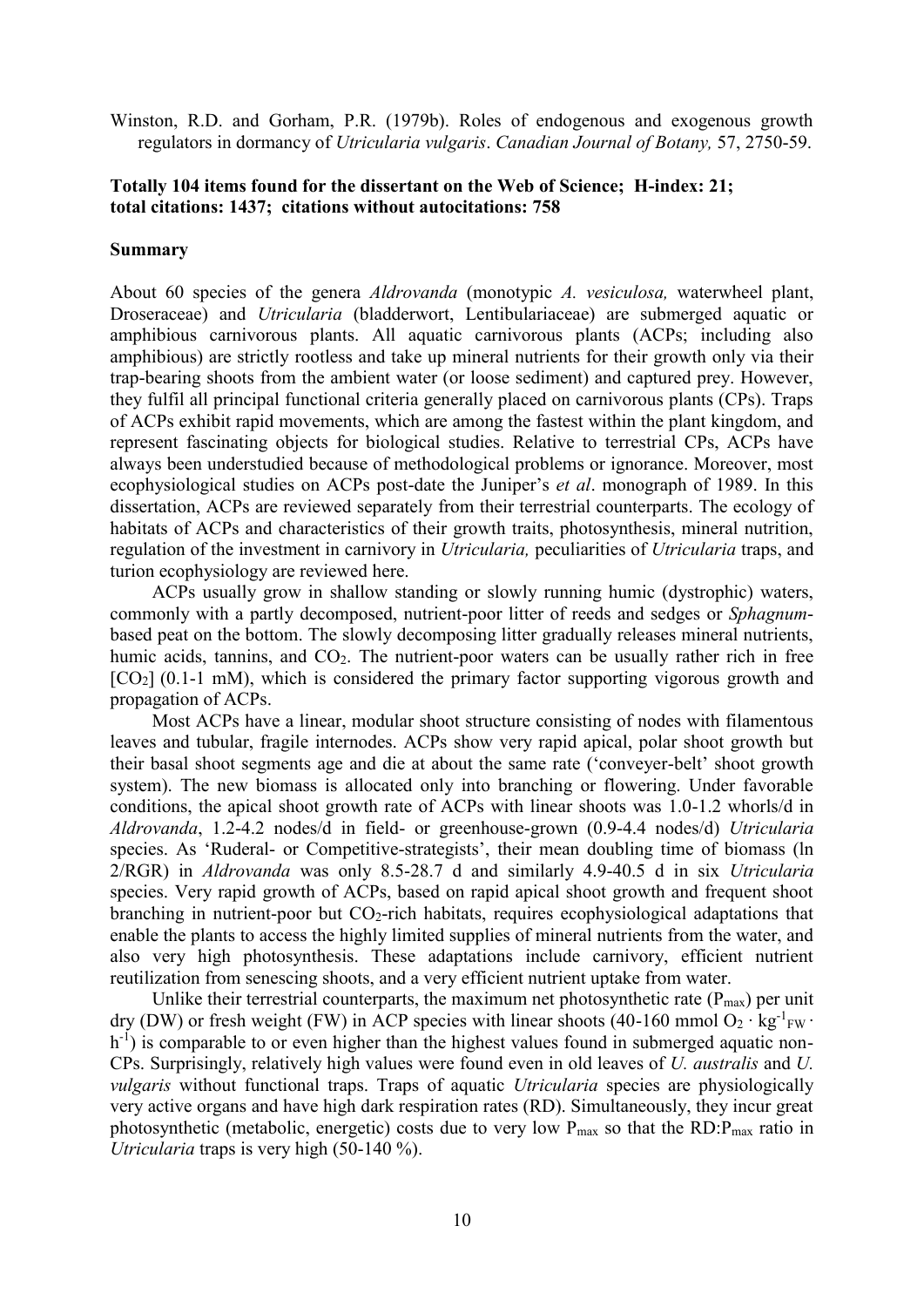Shoot mineral nutrient content in ACPs is similar to that in rooted aquatic non-CPs. A very efficient N and P reutilization from senescing shoot segments was found in rapidly growing ACP species. However, very low or negative K reutilization in senescent shoots of ACPs greatly contrasts with that in terrestrial CPs. Thus, ACPs permanently lose only a relatively small part of their N and P in their senescent shoots but almost all K, Ca, and Mg. Zero K reutilization in ACPs is probably common for all submerged aquatic plants but the reasons for are unknown. As shown in various feeding experiments, capture of prey in ACPs is one of the decisive factors for their rapid growth and propagation.

*Utricularia* suction traps are hermetically closed bladders 1-5 mm long functioning on the basis of negative pressure. Four types of glands occur inside or outside the traps and large internal quadrifid and bifid glands are crucial for trap physiology. The complete process of trap firing was found to last only 2.5-5 ms in several species. Recently, spontaneous trap firing without any mechanical stimulation has been discovered in many *Utricularia* species. Spontaneous firings indirectly support the physical (not electrophysiological) concept of *Utricularia* trap triggering. Moreover, water is pumped out from the traps permanently. Highly significant differences in firing and resetting rates of traps were found between various species. The biophysical diversification of *Utricularia* traps into three types of spontaneous firing and different trap sizes could contribute to a diversification of prey capture in environments with various prey availability.

Using microfluorimetric methods, only the activity of acid phosphatases was determined as significant in prey-free trap fluid in aquatic *Utricularia* species and was independent of prey capture; other enzymes were sucked from the ambient water. Furthermore, it is not clear which proportion of any enzyme activity in the filtered trap fluid is produced by trap glands alone or various trap commensals. In prey-free traps, a miniature microbial food web may develop. Its main components are bacteria, euglens, Dinophyta, ciliates, and rotifers acting as digestive mutualists. High amount of organic substances is exuded by the traps to the trap fluid to support the microbial commensals. Yet the nutritional role of these commensals to provide N and P for the plants is unknown but model calculations show that the commensals in prey-free traps might behave as parasites.

Zero  $O_2$  concentration was consistently measured in the fluid of excised and intact preyfree traps of aquatic *Utricularia* species bathed in an oxygenated medium. Thus, the aerobic respiration of the inner glands and trap walls is so high that all  $O<sub>2</sub>$  is exhausted within 10-40 min after each firing. The extremely low  $[O_2]$  in the trap fluid is a result of a functional compromise: it must be very low to reliably kill the captured prey (requiring ca*.* >15-30 μM) but higher than a threshold for an effective aerobic respiration of the glands (ca*.* >0.4 μM).

As an investment in carnivory, traps in ACP species incur costs in structure (organic biomass), photosynthesis (decrease of  $P_{\text{max}}$ ), energy (consumption for trap operation, metabolism, and maintenance), and minerals (total amount of minerals in the traps or that lost in senescent traps). In aquatic *Utricularia* species, the proportion of traps to the total plant biomass is usually 10-65 %, but this structural cost is regulated flexibly to minimize all costs according to habitat factors, especially water chemistry, prey capture, and irradiance. Increased mineral nutrient availability usually led to decreased investment in carnivory in terms of trap number per leaf, mean trap size (weight), or proportion of trap biomass. Generally, all external nutrient factors, which decrease tissue N content in young shoots (poor prey capture, low [NH<sub>4</sub><sup>+</sup>], high [CO<sub>2</sub>], etc.), increase trap production in young shoots and *vice versa*, but photosynthesis is superior to the 'nutrient' regulation.

Turions are dormant vegetative winter buds formed by perennial aquatic plants as a response to unfavorable ecological conditions – mainly decreased temperature, daylength or nutrient availability. The majority of temperate ACP species form turions. Turions of ACPs as modified shoot apices are tough and sturdy green organs 1-25 mm large, formed by extreme